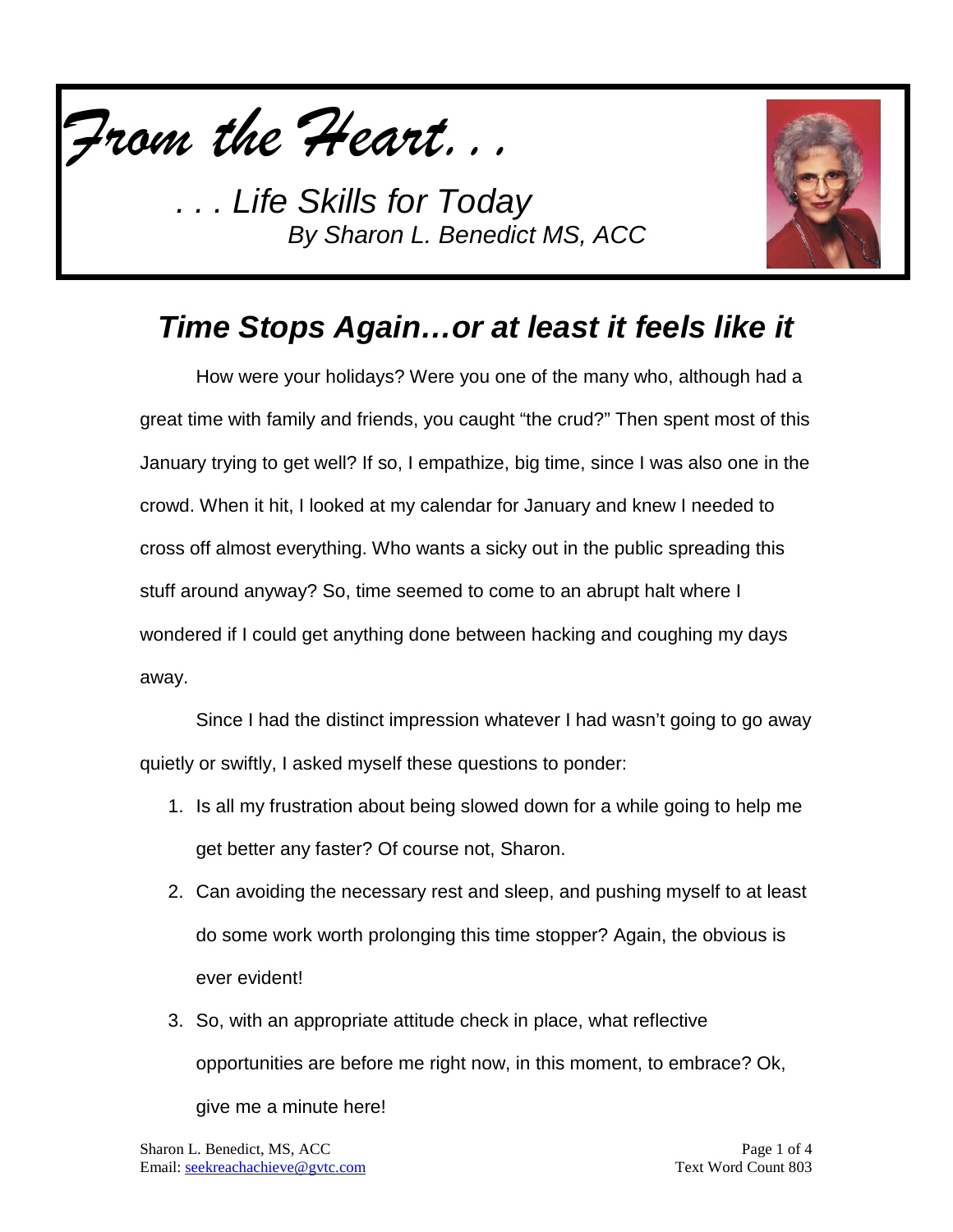Does this sound familiar to you when things to do and time to do them seem to come to a halt? I thought I had learned this lesson years ago. Yet, some lessons need recapping on occasion throughout life.

The lesson I learned again was that time didn't stop or even slow down. I just thought it did because I tagged it with my predetermined plan of activities and responsibilities. But life surprises us all. So, I still have the same amount of time. What will I do with it? I decided to go with the flow by doing the obvious.

I canceled meetings and anything I could move to another month. I stayed in bed most of the time the first week; started upping my intake of nutrients and soothing herbal teas, ginger, and good old fashioned chicken soup with loads of garlic! Although my husband, John, also got it, he was the official care giving cook and kept me well fed. I know many of you may stop eating all together when sick. But for me, I get even hungrier, wanting all kinds of goodies to keep my body and soul comforted.

Then I called my fantastic doctor, Terry Grover, for some meds. He's always there for us. Within a couple days, I started feeling much better but far from well, still aching, hacking and coughing the day and night away. I used a humidifier and took hot lavender baths frequently, candles and all! I then got out the many books I promised myself I would read and made my selection. The first, of course, was Clive Cussler's latest adventure novel, *Navigator*. What a fun diversion between naps! Then I started reading Beth Moore's *Breaking Free*, helping me keep a healthy spiritual focus during my convalescence. On a couple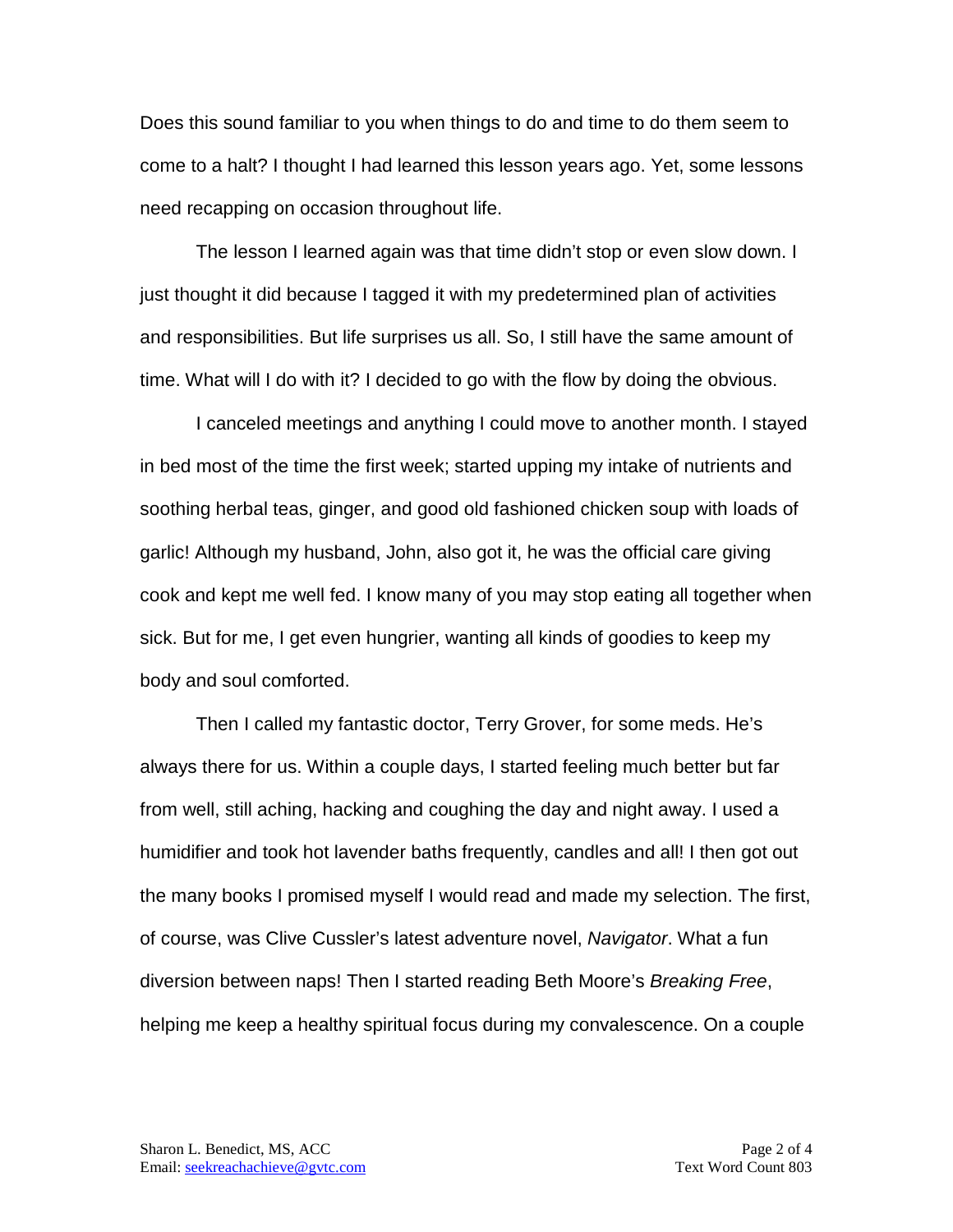nights, I grabbed John's favorite comforter and curled up to a great old movie or two.

In the next couple weeks, I checked my email periodically and answered a couple; wrote my Friday articles, certainly! But I must admit I somehow had most of January almost already written and was I glad for that! As the month rolled on and a little bit of energy was coming back, I picked up on some client work needing to be done at the computer, a few phones, an article rewrite for a medical journal, and a local meeting or two at the end of the month. Just the past week, I started exercising a little again, ever so slowly! Then I baked a couple loaves of banana nut bread (healthy of course!), saving some bananas whose skins were turning browner each day that passed.

When I look back over the weeks, I discovered, again, that being in the moment, no matter what the circumstance, brings sweet reprieve and repose for both body and soul. When at other times I probably would never have given myself that extra radical self-care. And that's not easy for a life and wellness coach to admit, believe me! But alas, who's perfect anyway? Thank God, not one of us!

So when you feel time is not moving along at the clip you want, are used to, or you are brought to a halt, pause in that moment. See what is possible for you during that season where time seems to stop or slow down. It just might hold an opportunity for you rarely offered.

--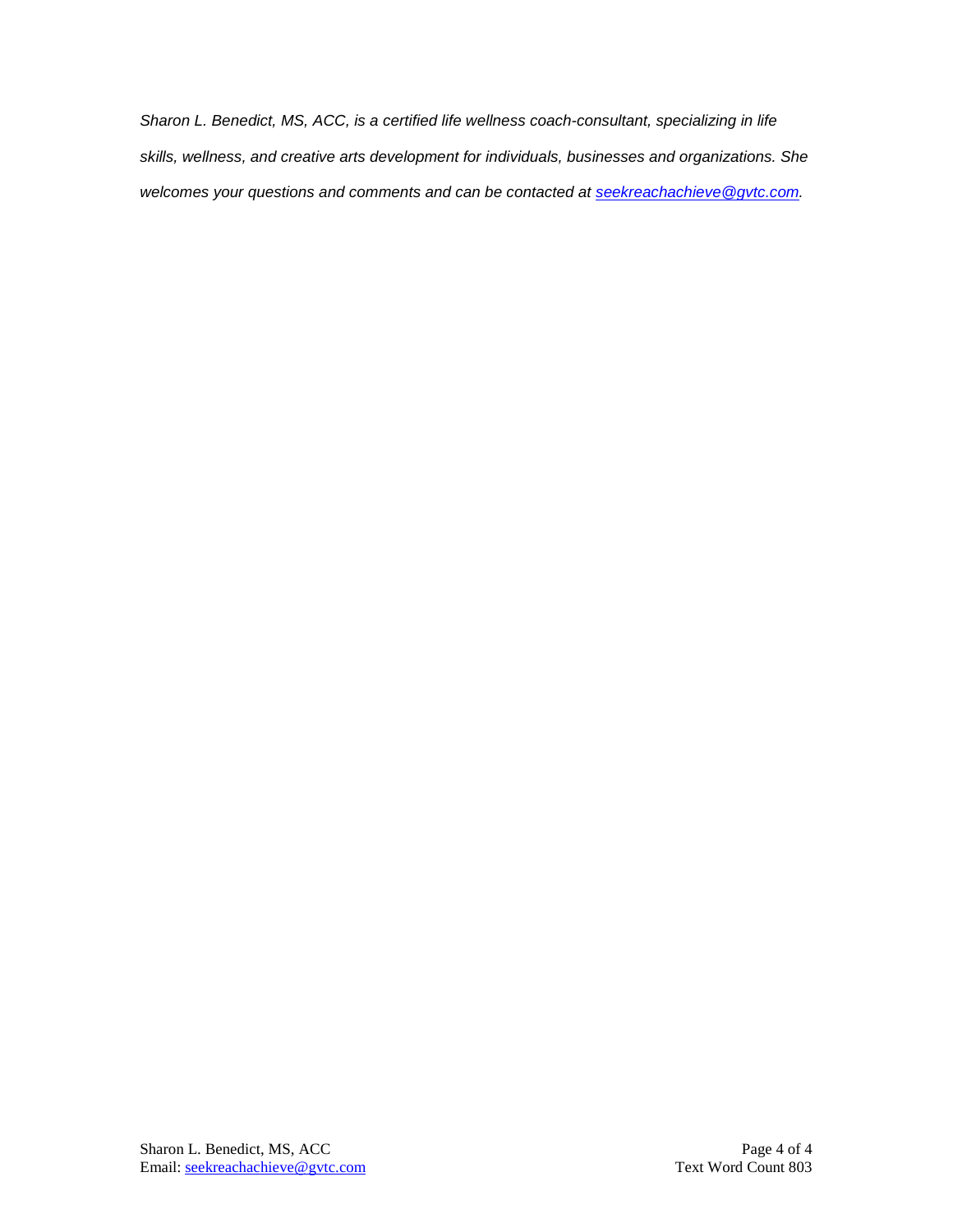



### *Time & Timing—making life a little less complicated*

You wake up in the morning as the 6 am sound waves of your alarm hit you. You stretch and crawl out of bed to the hot shower awaiting you to help you wake up and get moving. The coffee is brewing to kick you in gear for the day's work. Since the day seems to be already planned for you, you just move along by rote—rote meaning "the mechanical repetition of something so that it is remembered, often without real understanding of its meaning or significance."

Yet, time is inevitably moving along but is the timing? With every moment in the day, we are making decisions and taking actions required by that moment. Unfortunately, for many of us we don't seem to give enough time to whether the time is right for the decision or action.

Every comedian facing that audience waiting for the punch line can tell you, "Timing is everything." We all know timing is everything *for everything*! Even around 800 BC, Hesoid, a renown Greek poet, encouraged his followers to "Observe due measure, for right timing is in all things the most important factor."

The "What" is left hanging out there if it doesn't have the right "When" with it. Actually, the "What" of any decision or action flies or falls to a great extent on "When" you choose to decide or act. So, how are you doing with your time and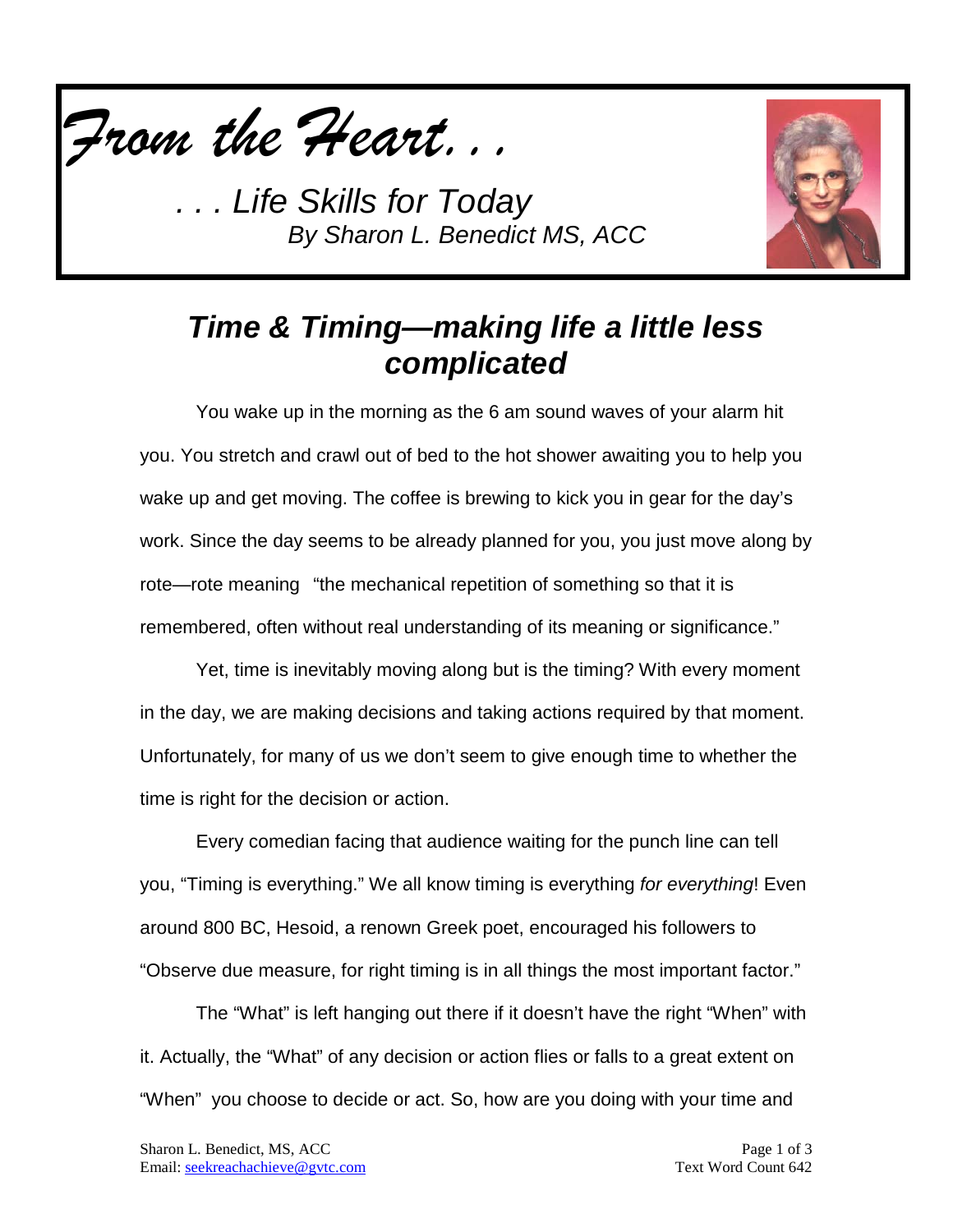timing? Let's consider some possible areas we all might find ourselves, on occasion. Ask yourself these questions. Then from your response, what do you think the timing should be?

- 1. I am very angry at my friend who deeply hurt my feelings. When should I talk with my friend about this? Or should I say anything at all?
- 2. I've been offered what I believe to be a great business opportunity. Am I ready to commit to the responsibilities as well as the opportunity before me? Or am I missing something here?
- 3. My boss has asked me to add another project to my workload. Do I think I can do it or is this request unfair? How and when do I respond?
- 4. A very important decision is before my community for which I am very concerned. What do I do about it? When and with whom do I discuss my concerns?

As you consider each question and your responses, give yourself a score (1=lowest, 5=highest) on the way you handled the "What" time and "When" timing. What do you see? Was the time and timing just right? Or, were you too hasty, too slow, not enough information, too uncertain, insecure, emotional? Consider the reasons you give yourself for the timing of those decisions and actions you make each day, along with those larger life challenges and opportunities that come your way.

May you come away with a greater awareness of not only the times you make those decisions, but also the timing. As time and timing work in harmony together, life becomes a little less complicated and much more peaceful all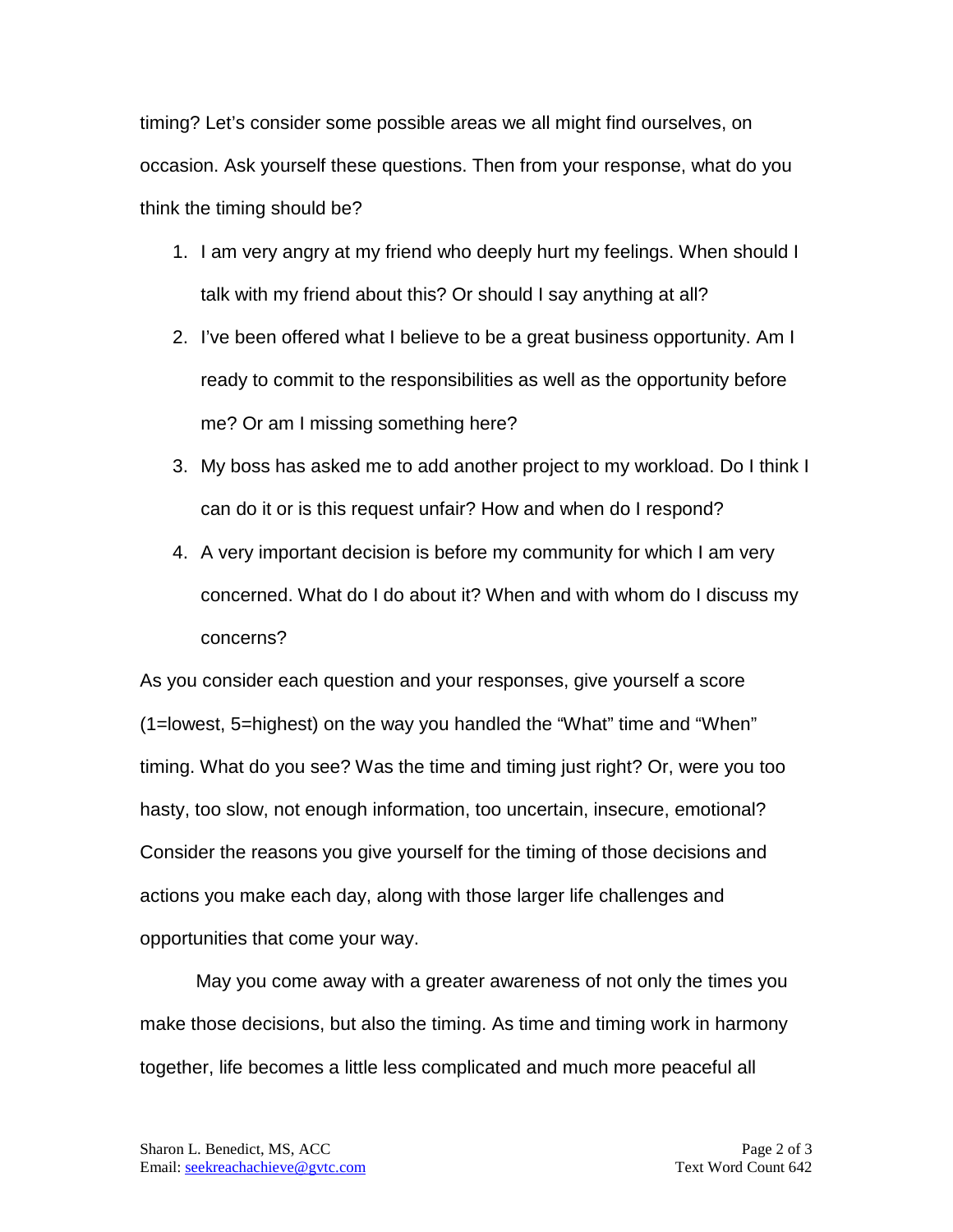around. And remember, timing doesn't always mean you have to act right then or ever. Sometimes, it's just better to wait, do nothing at all, or have someone else step to the plate. Only you will know what works best for you and those around you. I leave you with this notable axiom (Cole's Quotables)—

**There is timing in the whole life of the warrior, in his thriving and declining, in his harmony and discord. Similarly, there is timing in the Way of the merchant, in the rise and fall of capital. All things entail rising and falling timing. You must be able to discern this.** 

--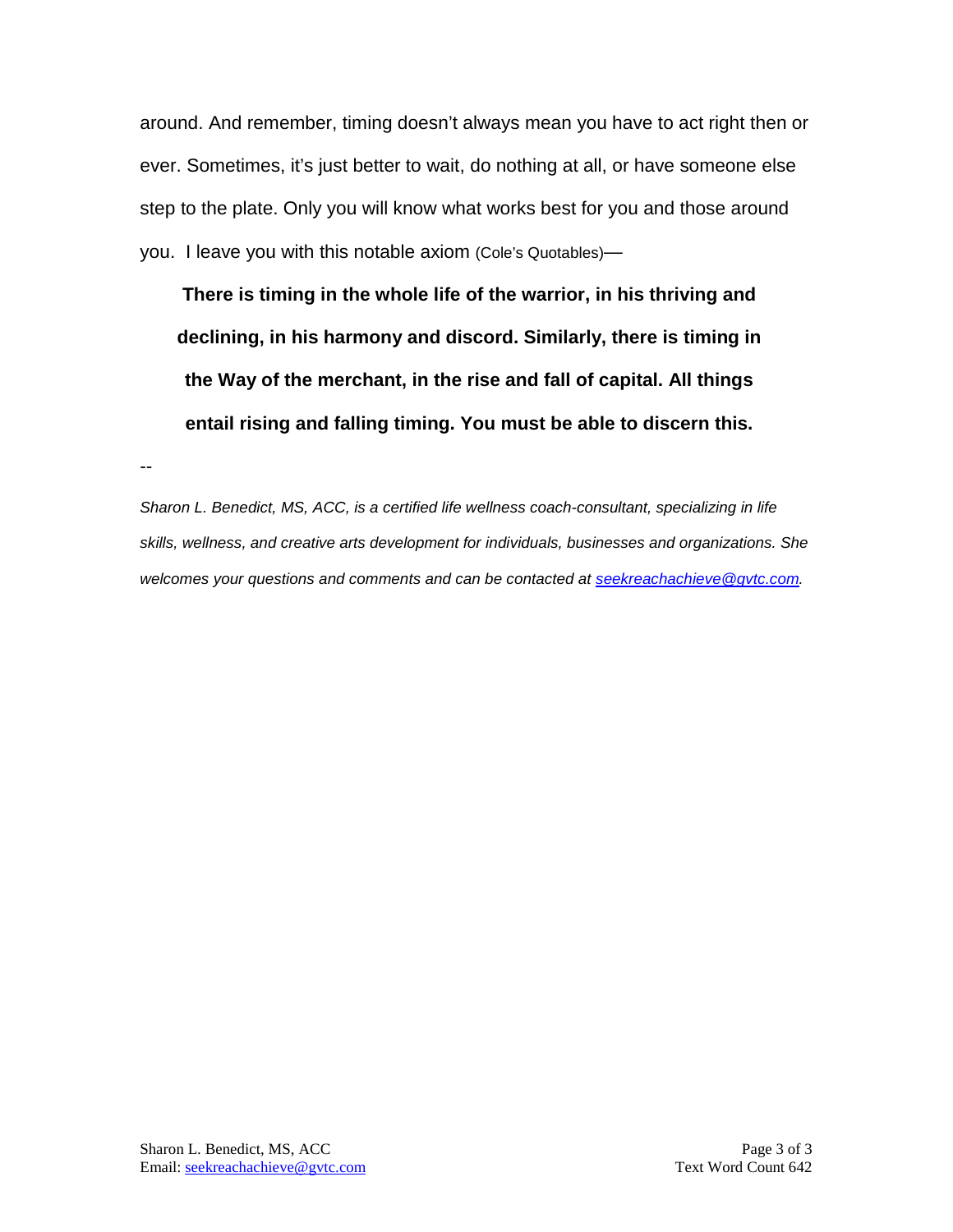



### *Time to take your stand*

With this being our nation's presidential election year, I am sure you are hearing all the latest scoops and rumors all around. Will it be Obama, Clinton, McCain, or Huckabee? And who will be the Vice-President running mate for "the chosen ones?" The electoral roulette wheel is spinning faster with every day that passes by. Therefore, let's take a moment to pause and consider how you play a major role in our nation's destiny as each of us takes our stand. And always remember how amazing our country is that we have the freedom to take that stand with each vote.

Where do you even begin to choose, not only the one in the primaries, but in November's general election? And how about all the other congressional, state, county, and city candidates who have jumped onto the fast moving election train? The time is very close to take your stand. Yet, I'm one for starting with the basics. So, here are some possible tips for trying to make the right decision for your family, community, and nation:

- 1. Set aside time right now in the days/weeks/months ahead to find out about all the candidates (both sides of the political aisle)—what they say, what they have done, and what they want to do if elected.
- 2. Consider each candidate's life—how they walk their talk.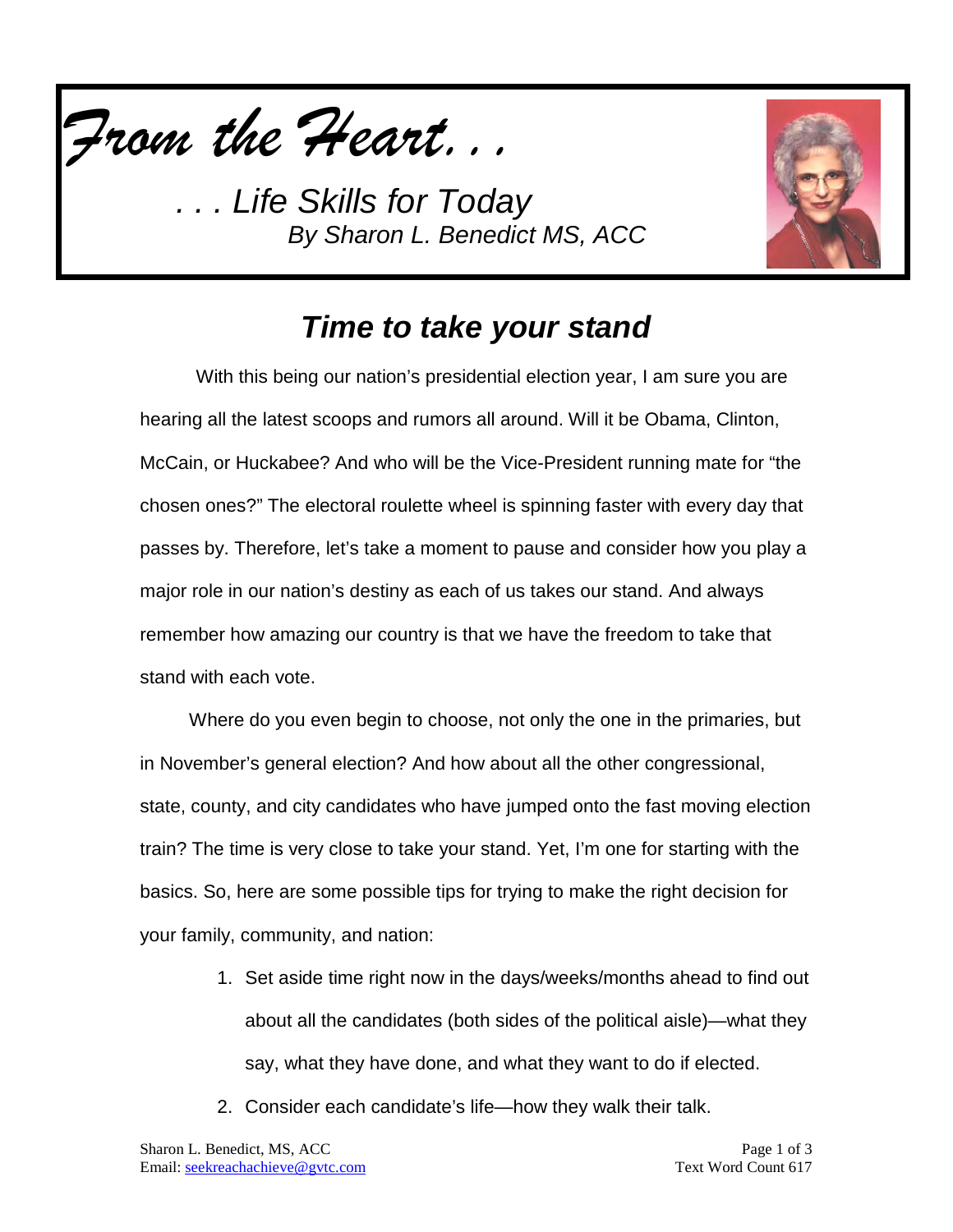- 3. Who are their close colleagues and counselors?
- 4. What candidates genuinely represent these basic core values? integrity, honesty, respect, compassion, commitment, family, generosity, faith, self-responsibility, collaboration

Now, it's your turn. Write down your own specific core values (top ten). How do the candidates match up? What do you see? In what direction do you lean? Remember, core values are our key drivers for deciding whether you are prolife or prochoice, for universal healthcare or private reforms, believe taxes should be increased for those making over \$100,000 per year or making tax cuts permanent, repeal the estate/death tax or actually increase it, amnesty for illegal immigrants or strict green card reforms. The list goes on. . . even choosing to be a republican, democrat, or independent.

Hopefully, your membership in any of these parties or others is not just automatic—my Mom and Dad were strong supporters, therefore, I must be. Or you vote the way the party votes. What happens if someone comes along that so closely holds to your own core values? Are you ready to take a stand that your party affiliation may not support? These are touchy subjects for most of us. The old saying may be the credo for many, "Don't ever talk with relatives, friends, or anyone about politics or religion." And many of us feel so far from knowing what is really going on "on the hill," let alone trying to trust what we hear. Yet, these are the times we need to dialogue about both. Both our faith and local/national politics impact our lives every day and are definitely important matters for our nation, our community, and the people we desire to serve.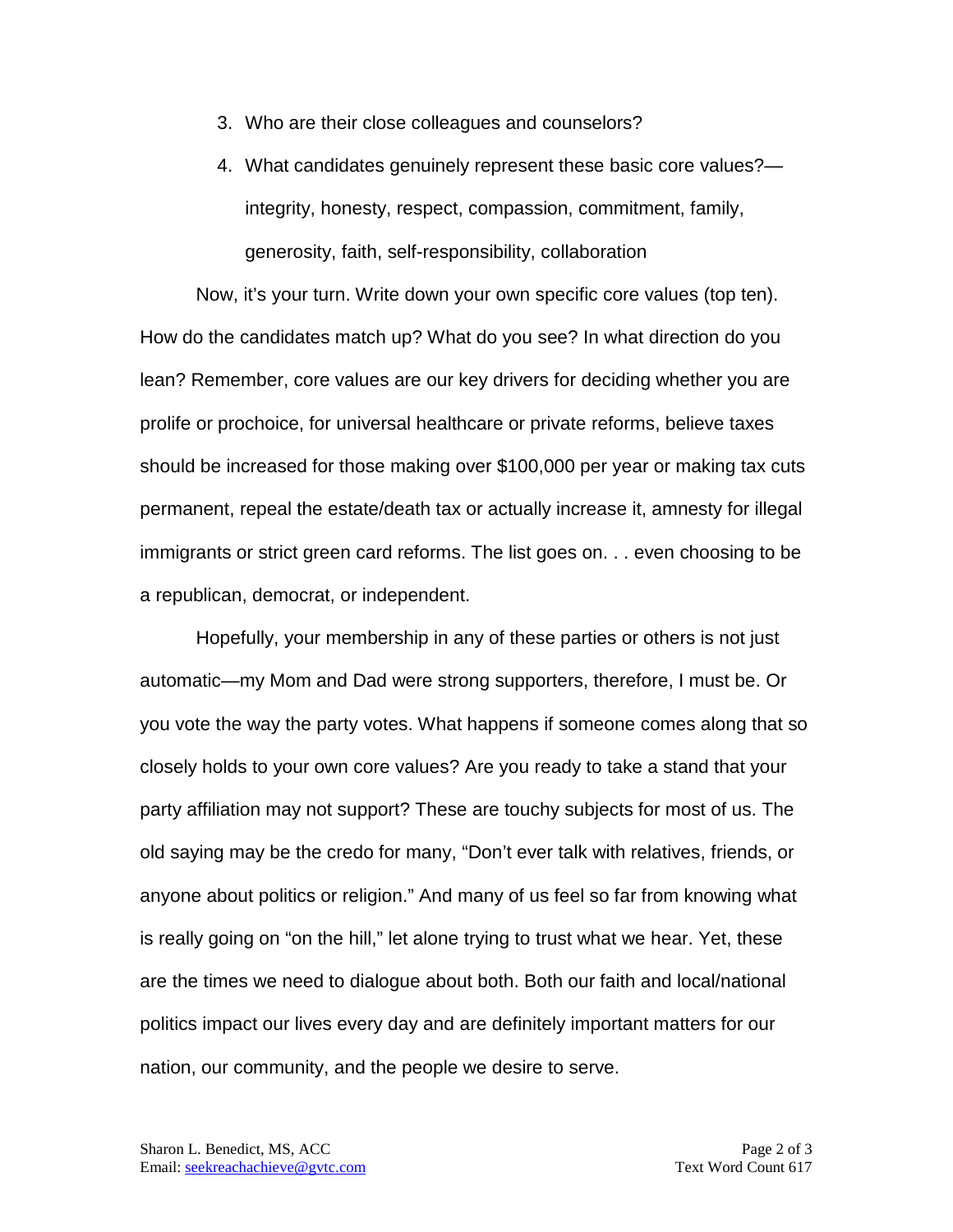We need to dig deeper into our core values and consider how we are living them out with every choice and stand we take. I encourage putting aside some quality time to get connected with those decisions and actions within our community and nation. This is your opportunity to bring your core values into real life arenas all around you. With your highest core values, respect and proactive purpose, you too can make a major difference in your community and nation. The time is now, the choice is yours.

--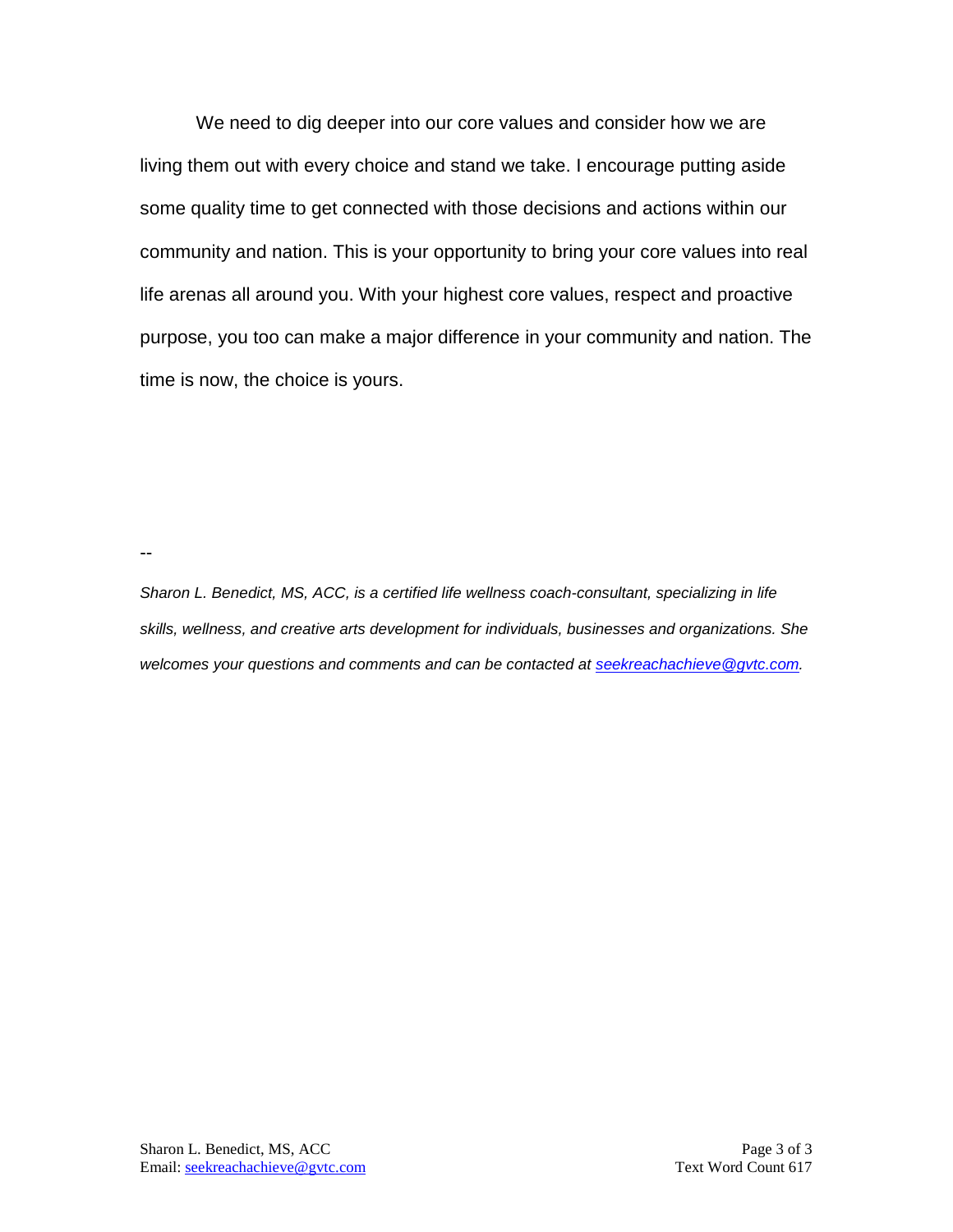



# *Time in your hands?*

For most of us we probably often say, "If we only had time on our hands." Yet, maybe we should start with the reality that we do have time "*in our hands*." With every breath, a moment is there. With every momentary decision, time is there. With every Monday, time is there. With every weekend, time is there. And before it is all spent, time is "in your hands."

So, here are some easy ways to have that extra time in each day, before things get "out of hand!"

- 1. **Wake up earlier**. Wake up 30 minutes earlier each day for the next 30 days. First, rise with a thank you for a brand new day. Have breakfast, write, exercise, whatever helps your attitude and gets your body moving.
- 2. **TV**. Cut one hour of TV each day for the next 30 days.
- 3. **Internet/email**. Cut 30 minutes of internet use each day for 30 days. Schedule only one or two times per day only to check your personal email.
- 4. **Phone calls.** Unless it is an emergency or your work requires it, don't answer the phone (particularly your cell phone) every time it rings, particularly during your own quiet time.
- 5. **Reduce shopping trips and housekeeping chores**. If you shopping several times a week for groceries, clothes, fun stuff, try cutting one trip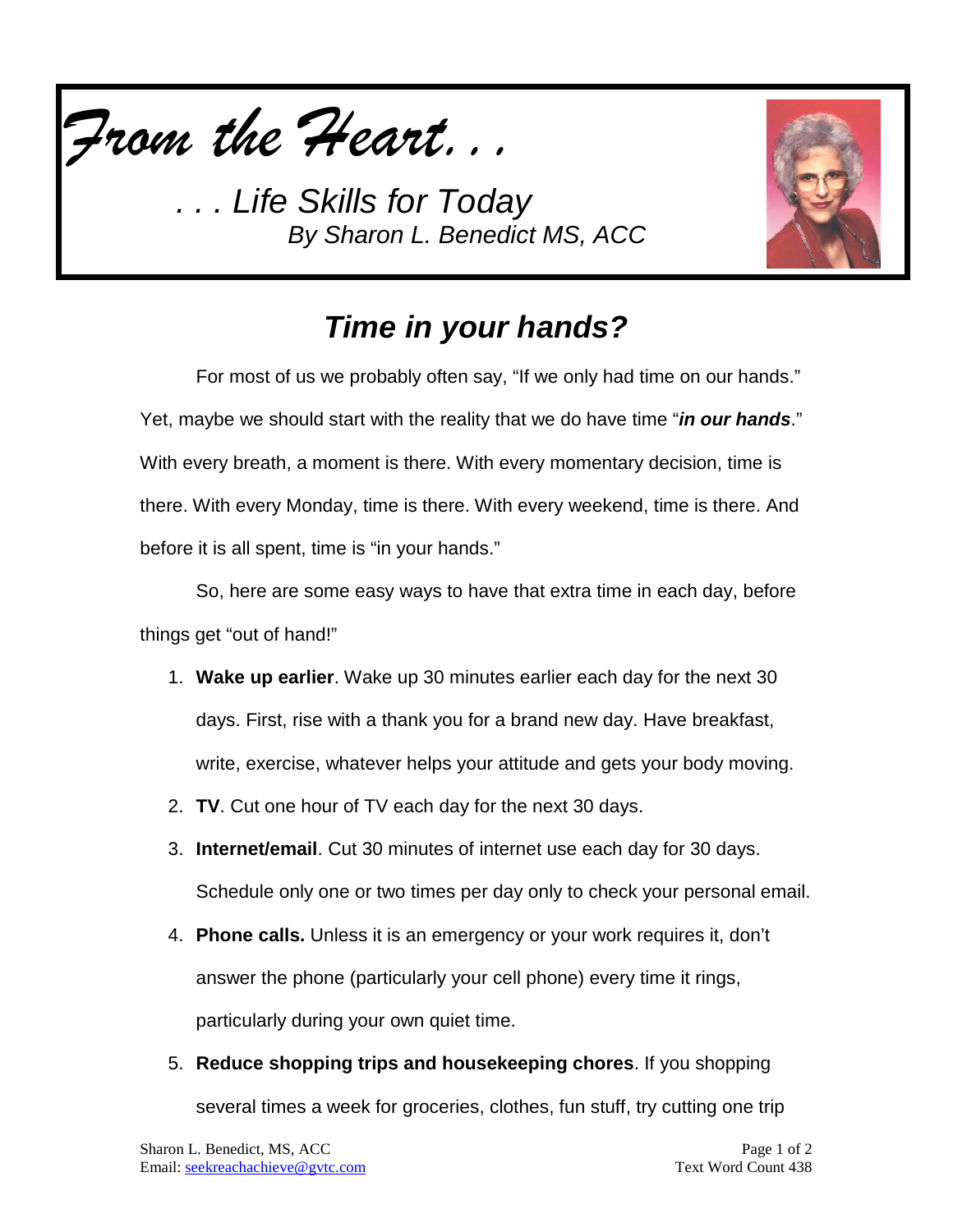out each week for the next 30 days. Then get your kids to do some house chores or hire out.

- 6. **Change work hours**. Which ever way your job allows, go to work one hour later, leave work one hour earlier, or take a longer lunch.
- 7. **Reduce amount of news you listen to, especially constant negative news noise.** This includes, the internet, newspapers, TV. Be selective on what and how much you hear.
- 8. **Wind down after work.** Reduce the number of after work commitments, including social and civic interactions, for the next 30 days.
- 9. **Sports/Recreation**. If you are one of those who has your calendar filled with sports and recreation activities, cut out at least one activity for the next 30 days.

I encourage you to give any one of these a try. After 30 days, write down what you have observed and gained from regaining time for yourself. Create your own special ways of putting "time in your hands." And, remember . . .

### *Before life "get's out of hand,"*

#### *see the time that is "in your hands,"*

#### *so you will have lots of time "on your hands!"*

--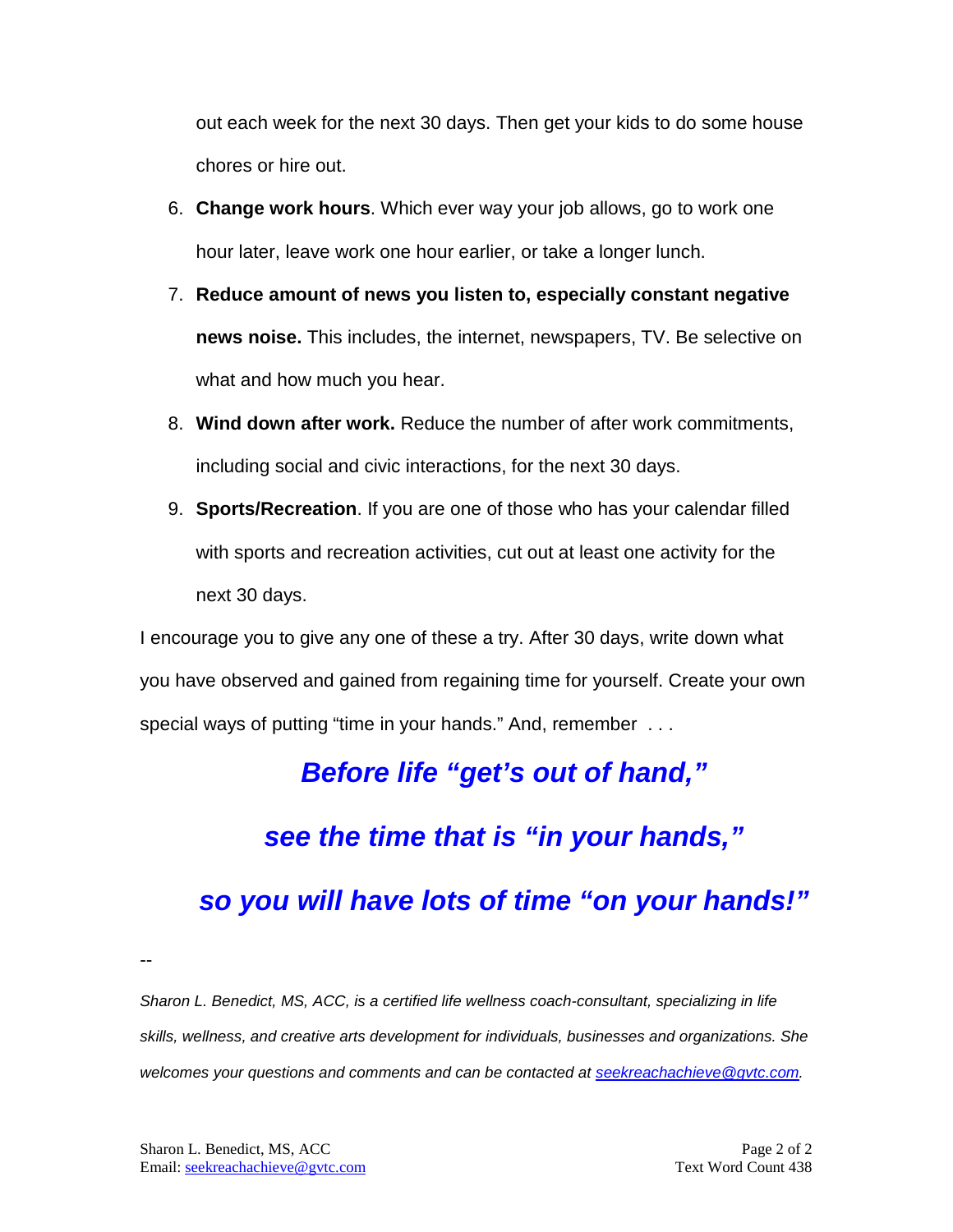



# *Where time flies for us older folk*

Did you ever wonder what your grandparents do with their time each day? Well, here's your chance to get a glimpse into what the US Department of Labor

tells us about how us older folk pass the time of day.

American Time Use Survey [\(http://stats.bls.gov/tus/charts/older.htm\)](http://stats.bls.gov/tus/charts/older.htm) for older

Americans (age 65 and over) breaks our average day into the following activities:

- 1. Working 1 hour
- 2. Household activities  $-2\frac{1}{2}$  hours
- 3. Leisure and sports about 7.2 hours, including
	- a. Watching TV 3 hours
	- b. Reading less than 1 hour
	- c. Socializing and communicating  $-$  slightly over  $\frac{1}{2}$  hour
	- d. Relaxing and thinking 20 minutes
	- e. Other leisure 48 minutes
- 4. Sleeping 8.9 hours

For those who have a spouse or partner, here is how time alone and with others round out:

- 1. Time spent alone 5.3 hours
- 2. Time with spouse or unmarried partner 7.3 hours